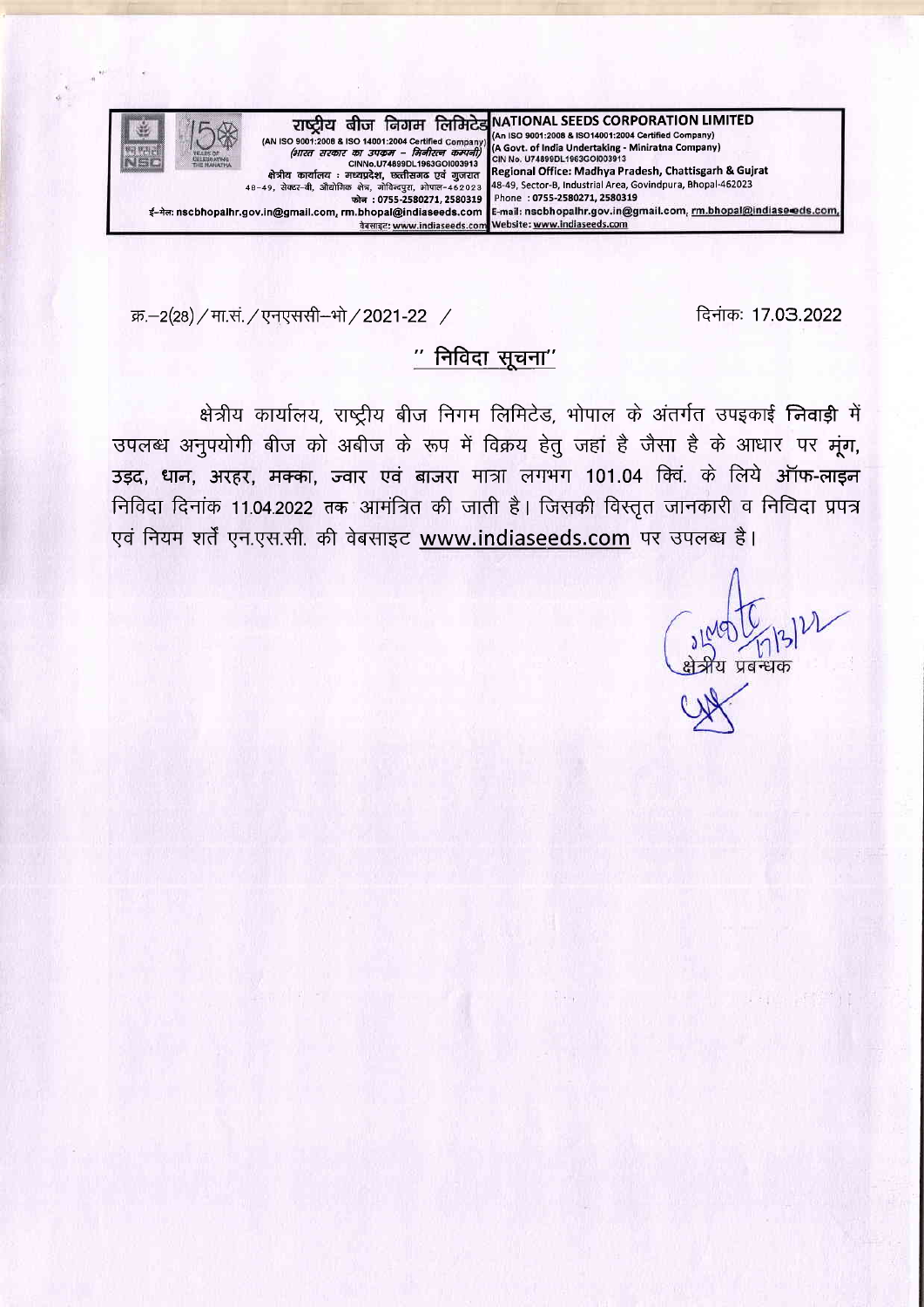

क्र.-2(28) / मा.सं. / एनएससी-भो / 2021-22 /

दिनांक: 17.03.2022

# $"$  निविदा सुचना $"$

क्षेत्रीय कार्यालय, राष्ट्रीय बीज निगम लिमिटेड, भोपाल के अंतर्गत उपइकाई निवाड़ी में उपलब्ध अनुपयोगी बीज को अबीज के रूप में विक्रय हेतु जहां है जैसा है के आधार पर मंग, उड़द, धान, अरहर, मक्का ज्वार एवं बाजरा मात्रा लगभग 101.04 क्वि. के लिये ऑफ-लाइन निविदा दिनांक 11.04.2022 तक आमंत्रित की जाती है। जिसकी विस्तृत जानकारी व निविदा प्रपत्र एवं नियम शर्तें एन.एस.सी. की वेबसाइट www.indiaseeds.com पर स्मालका है। निविदा में तथा अबीज की मात्रा में किसी प्रकार का कोई भी परिवर्तन होता है तो उसकी जानकारी केवल एन.एस.सी. की वेबसाइट पर दी जायेगी। डाउनलोड किये गये निविदा प्रपत्र के साथ रू. 236/ - (including GST) के डिमांड ड्राफ्ट जमा करना आवश्यक है। इच्छूक पार्टियां निविदा प्रपत्र रू. 236 / – मात्र देकर दिनांक 11.04.2022 तक समय दोपहर 01:00 बजे तक प्राप्त कर सकते हैं। पूर्ण रूप से भरी हुई निविदायें निम्नलिखित कार्यालय में दिनांक 11.04.2022 को दोपहर 02:00 बजे तक प्राप्त की जायेगी तथा टेक्नीकल बिड उसी दिन दोपहर 02:30 बजे खोली जावेगी जिसमें सफल निविदाओं की फायनेंशियल बिड भी उसी दिन उपस्थित निविदादाताओं या उनके द्वारा अधिकृत प्रतिनिधियों के समक्ष खोली जावेगी ।

पूर्ण रूप से भरी हुई मोहर बंद निविदायें प्रक्षेत्र कार्यालय,एनएससी, निवाड़ी में खोले जाएंगे।

ई.एम.डी. राशि दस हज़ार रूपये का डिमांड ड्राफ्ट/RTGS/NEFT जो कि नेशनल सीड़स कॉर्पोरेशन लिमिटेड, भोपाल के पक्ष में देय होगा. निविदा प्रपत्र के साथ लगाना अनिवार्य है। साथ ही निविदा में किसी प्रकार का कोई भी परिवर्तन होता है तो उसकी जानकारी केवल एन.एस.सी. की वेबसाइट पर दी जायेगी. इसलिये निरन्तर वेबसाइट के सम्पर्क मे रहें।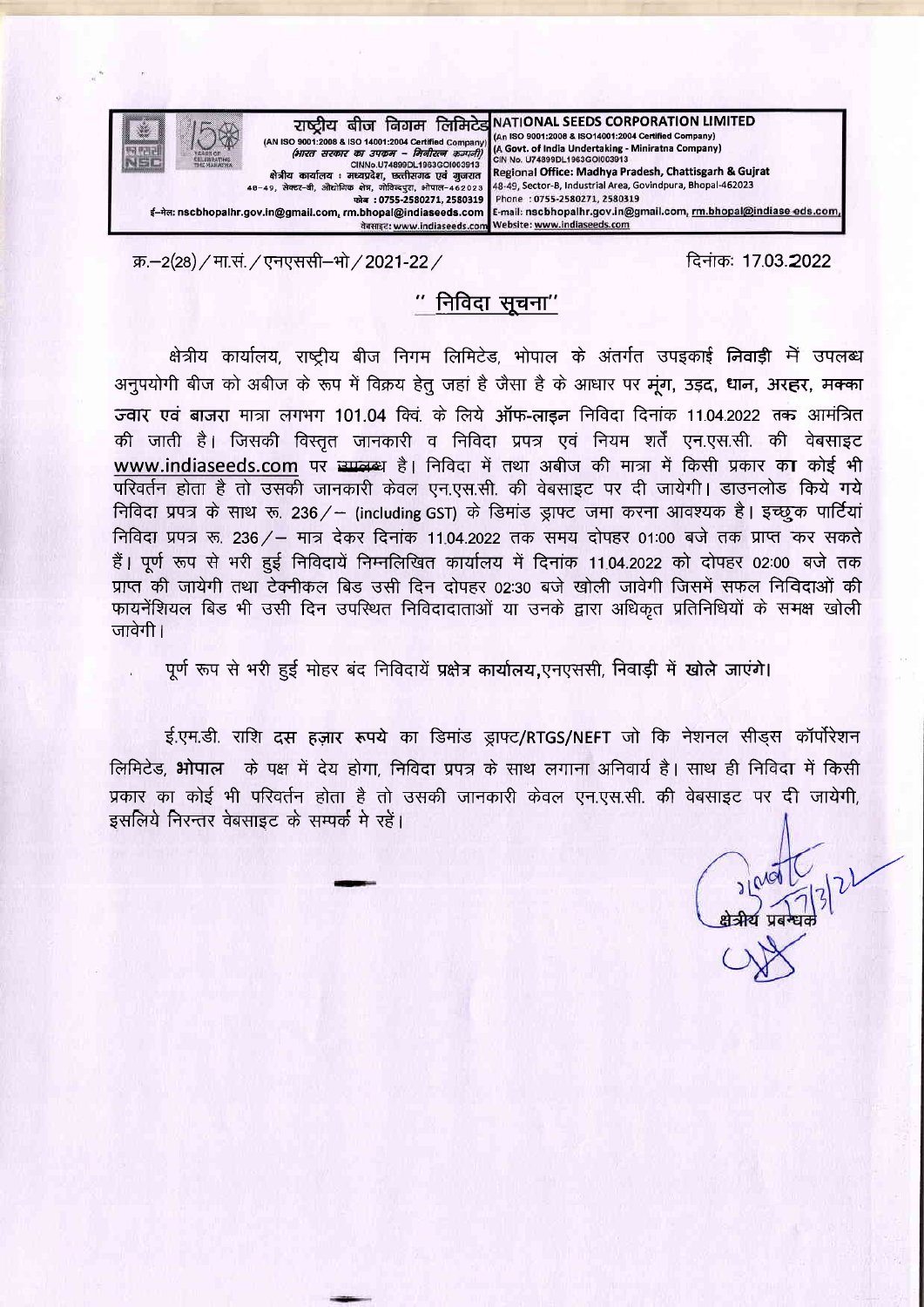#### NATIONAL SEEDS CORPORATION LTD. ( A Government of India Undertaking ) REGIONAL OFFICE: Bhopal

# **TECHNICAL BID**

| 1. | Firm name/address                                                                                                     |      |
|----|-----------------------------------------------------------------------------------------------------------------------|------|
|    |                                                                                                                       |      |
| 2. | Firm Registration/Mandi License No.<br>(Attach Copy)                                                                  |      |
| 3. | GST/TIN No. (attach copy).                                                                                            |      |
| 4. | PAN No. (attach copy).                                                                                                |      |
| 5. | Bank details (name of bank, address,<br>$A/c$ no,                                                                     |      |
| 6. | Cost of Tender Form Rs. 236/-<br>(Including GST)                                                                      | Date |
| 7. | <b>EMD</b> (To be deposited<br>online/RTGS/NEFT)                                                                      |      |
| 6. | Affidavit for declaration that all the<br>information submitted by him and<br>attached with tender documents are true |      |

### Name & Signature of Party (with rubber stamp)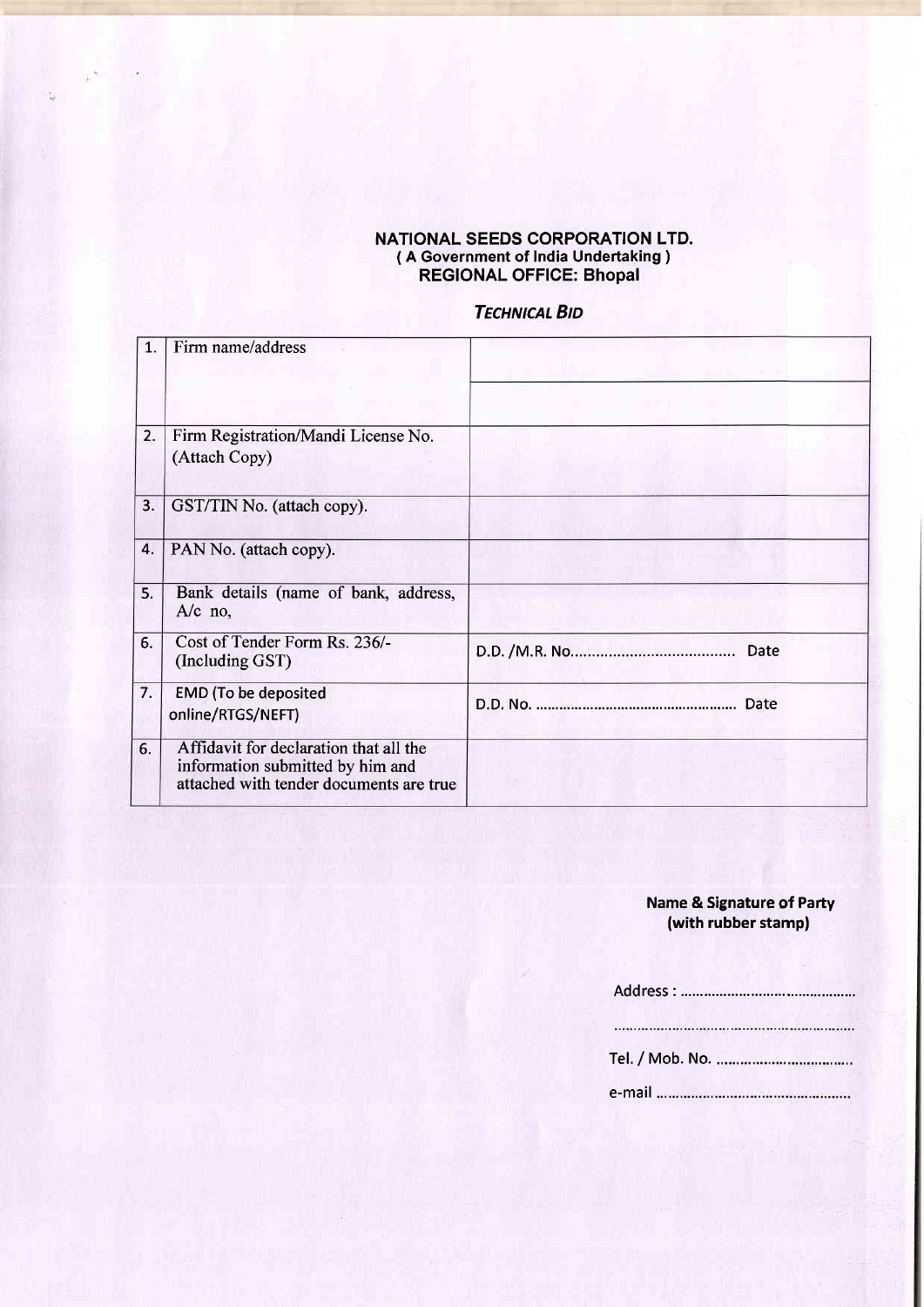### TERMS AND CONDITIONS

- 1. EMD of ten thousand for stocks of NSC, Niwari should be accompanied by the Tender in the form of D.D./RTGS/NEFT of any Scheduled Bank in the favor of National Seeds Corporation Limited payable at Bhopal.
- 2. The EMD of the 1<sup>st</sup> and 2<sup>nd</sup> highest parties will be retained till the completion of the deal & EMD of other unsuccessful tenderer will be returned through RTGS.
- 3. The EMD of the successful tenderer will not be adjusted against the cost of the material and will be returned without any interest through RTGS after satisfactory lifting of the stocks.
- 4. The NSC staff members or their relatives are not allowed to participate in the tender directly or indirectly.
- 5. The representative samples can be inspected between 10.00 AM to 5.30 PM on all working days at the place where the stocks proposed for sale are available.
- 6. The non-seed stock will be released to the successful tenderer on "as is where is basis" by removing tags, labels and defacing the container/bags, in case of with bag auction/tender, otherwise the arrangement for gunny bag/packing materials will also have to be made by buyers/party.
- 7. The tenderer must check thoroughly the quality of the stocks before submission of the tender. Request for variation of rates will not be entertained under any circumstances after submission of the tender.
- The successful Tenders will have to pay all taxes such as GST, Mandi tax or any other tax may be 8. applicable at the time of actual lifting of stock in addition to the rate offered/ accepted.
- The successful bidders will have to deposit 20% of amount of total value of sold non seed within 3 9.days of the acceptance of the bid, 60% of amount of non-seed within next 7 days and remaining 20% within next 5 days. lf the amount referred above, are not deposited in the time in full as specified, the balance unpaid amount will attract interest  $\omega$  of 18% per annum of the delayed period which shall not exceed 15 days over and above admissible period referred to above. lt the 90% of the value of non- seed is not paid within even the extended period of 15 days, the Regional Manager reserves the rights to forfeit the entire amount deposited by the successful bidder and resale the farm produce at the risk and cost of bidders who has not deposited the amount.
- L0. The lifting of the non-seed must be completed within 7 days from the day of final payment (Within 15 days from the acceptance), if due to certain unavoidable circumstance it is not possible for NSC godown to deliver the non-seed with in stipulate period, the Regional Manager can enhance the delivery period as may be necessary.
- 11. The non -seed sold can be kept in the godown at the risk of the purchaser for a period of 15 days only in addition to the period as referred in clause 9 & L0 on panel godown rent @ of Rs.0.50 per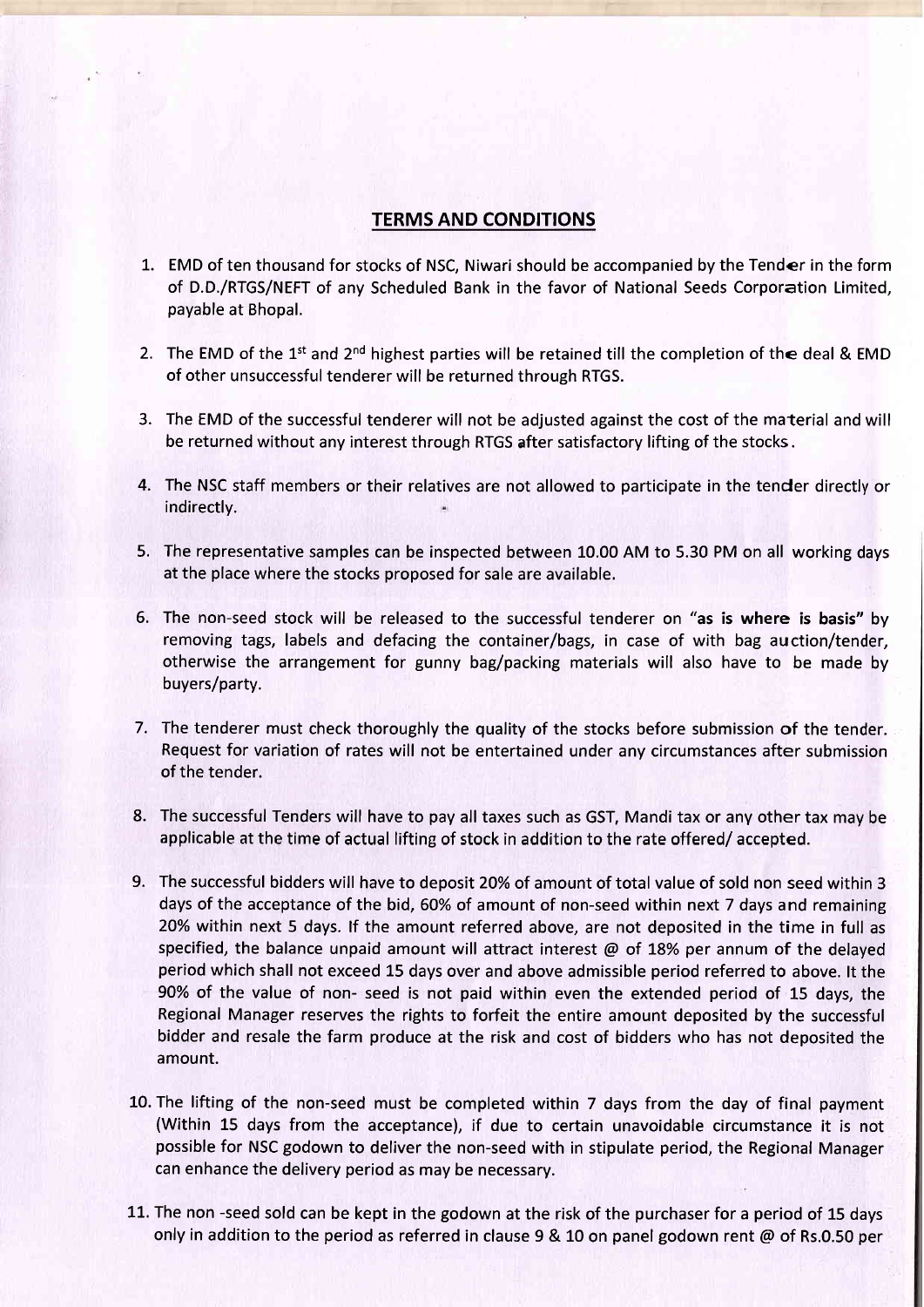qtls., per day which will be charged extra. lf the non-seed is not lifted with in the said period the NSC reserve the right to resell the same at buyers risk and cost and entire loss due to variation in selling price will be recovered from the purchaser along with other incidental charges. In case any dispute arises between NSC and the other party due to any term or matter, both the parties will opt to resolve it through mutual understanding and discussion. In case, dispute remains even after discussions, then it shall be binding upon parties to resolve issue under the provisions of Arbitration & Conciliation Act,1996 as amended from time to time. Under this provision, the chairman-cum-Managing Director, National seeds corporation Limited with the concurrence of both the parties shall appoint sole Arbitrator to resolve the issue and both the parties will have to abide by the decision. The parties will bind to resolve this dispute through arbit ration before going to court of law. The Arbitration shall be conducted at New Delhi and shall in English Language. The court of Delhi shall have the jurisdiction.

- 12. The tenders should submit their offers only after agreeing all the above terms and conditions. Conditional tenders will be rejected.
- 13. Further terms and conditions if any will be informed at the time of opening the tenders.
- 14. The Regional Manager reserves the right to accept or reject any or all the tenders without assigning any reason what so ever.
- 15. Quantity of Non seed mentioned in the tender notice may vary.
- 16. Attached Declaration Form also requires to be submitted.

REGIONAI MANAGER

Encl. :- As above.

The above terms and conditions are accepted by me

Signature & Seal of the Party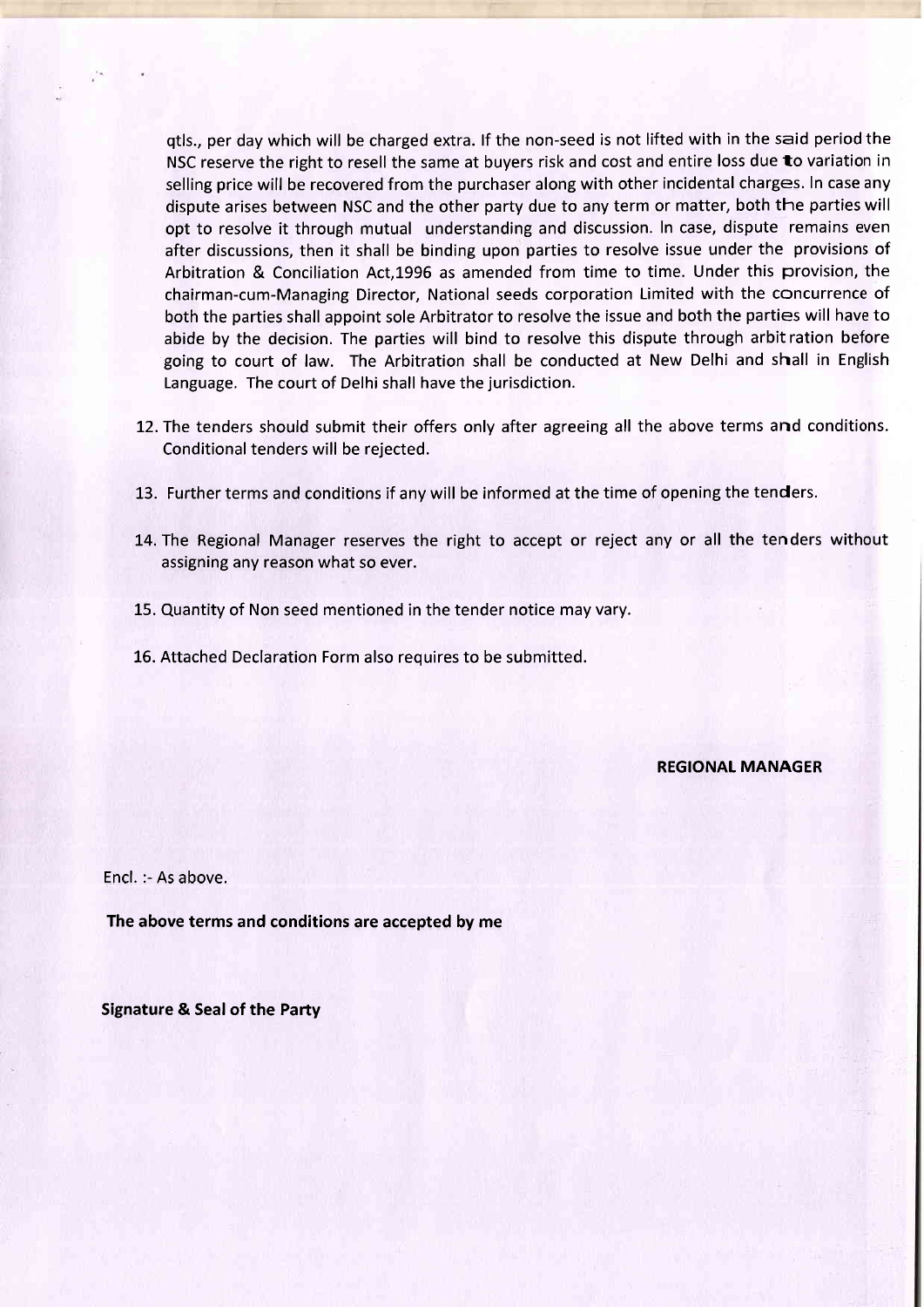(To be submitted along with the quotation)

## **DECLARATION**

l/We hereby declare that the Non - Seed as mentioned in the Tender Form will not be used for food, feed and agriculture purpose or any other livestock consumption. lt is also declare that Condemned / Non Seed Stock for which rates offered will not be utilize for seed purpose and I agree to all the terms & conditions of auction Cum-Tender signed by me.

Signature **Signature Signature Signature** 

Name in Full **Name in Full** 

Address **Market Band and School and School** 

Mobile No. (With Rubber Stamp)

Dated: